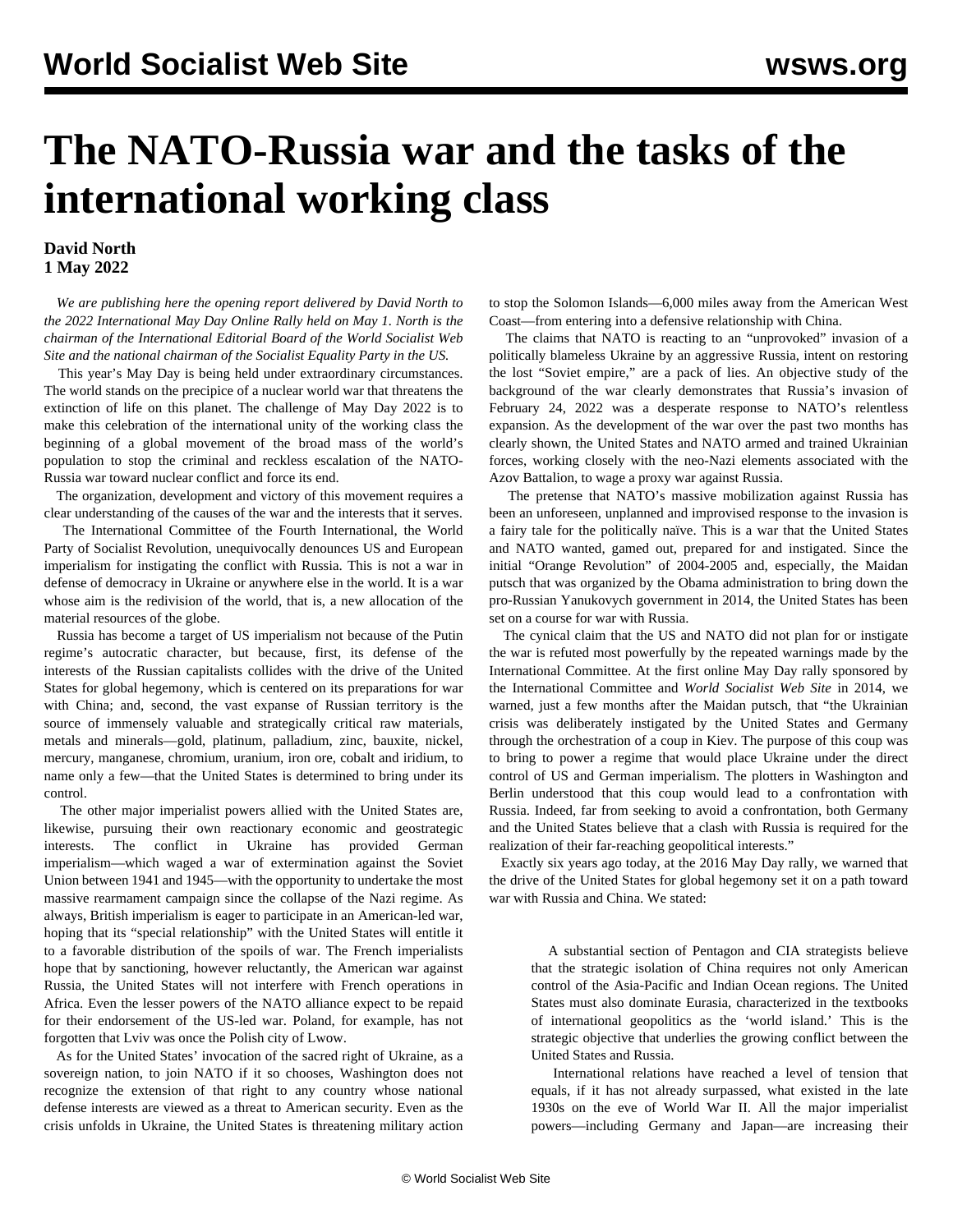military commitments. That a conflict between the United States, China and Russia could involve the use of nuclear weapons is already being acknowledged. It would be the gravest of errors to assume that neither the political and military leaders of the imperialist powers, nor their frightened adversaries in Beijing and Moscow, would ever risk the devastating consequences of nuclear war.

 One year later, at the May Day rally of 2017, we called attention to discussions among US strategists of the feasibility of using nuclear weapons in a future military conflict. We cited various strategies that entailed the use of nuclear weapons, which included 1) nuclear use against a non-nuclear opponent; 2) a first strike aimed at eliminating an opponent country's capacity to retaliate; 3) threatening to use nuclear weapons to force an opponent to back down; and 4) the launching of limited nuclear war. We asked:

 Who are the maniacs who have devised this strategy? The willingness to consider any of these strategies is, itself, a sign of madness. The use of nuclear weapons would have incalculable consequences. Will this fact deter the ruling classes from resorting to war? The entire history of the twentieth century, not to mention the experience of just the first 17 years of the twenty-first, argues against such a hopeful assumption. The political strategy of the working class must be based on reality, not self-deluding hopes.

 Just one more quote: At the 2019 May Day rally, against the backdrop of mounting political crisis in the United States, we said:

 The violation of constitutional norms in the conduct of domestic policy and the resort to gangster methods in foreign policy are rooted, in the final analysis, in the crisis of the capitalist system. The desperate efforts of the United States to maintain its position of global dominance, in the face of geopolitical and economic challenges from rivals in Europe and Asia, require a state of permanent and escalating war.

 This reckless policy will prevail with or without Trump. Indeed, the anti-Russia hysteria that has gripped the Democratic Party makes it reasonable to suspect that, were it to regain the White House, the danger of a world war will be even greater.

 Events have confirmed our warnings. Nothing can stop the unfolding of the terrible logic of imperialist war and its consequences except the revolutionary movement of the working class against capitalism. This perspective underlies not only our denunciation of US-NATO imperialism, but also our attitude to the Russian invasion of Ukraine.

 The imperialist character of the war being waged by NATO does not justify, from the standpoint of the international working class, the decision of the Russian government to invade Ukraine. The International Committee condemns the invasion as politically reactionary. The Putin government's decision to invade has killed and injured thousands of innocent Ukrainians who are in no way responsible for the policies of the corrupt Kyiv government, divided the Russian and Ukrainian working class, and played into the hands of the imperialist strategists in Washington D.C. and Langley, Virginia (the headquarters of the Central Intelligence Agency). It has provided German imperialism with the opportunity to massively rearm.

 The dangers that now confront Russia are, in the final analysis, the consequence of the dissolution of the Soviet Union in 1991 by the Stalinist bureaucracy and the restoration of capitalism. The destruction of the Soviet Union—the outcome of the Stalinist repudiation of the principles of socialist internationalism which guided the 1917 October Revolution—was based on three catastrophically false conceptions that had been fervently embraced by the Soviet bureaucracy.

 The first was that the restoration of capitalism would result in the rapid enrichment of Russia. The second was that the dissolution of the bureaucratic regime would result in the blossoming of bourgeois democracy. The third was that capitalist Russia's repudiation of its revolutionary legacy would result in its peaceful integration into a blissful brotherhood of nations. These delusional expectations have been shattered by reality.

 The warnings of Leon Trotsky, brilliantly elaborated in his 1936 treatise, *The Revolution Betrayed*, have been vindicated. Capitalist restoration has resulted in the impoverishment of large sections of the Russian population, the replacement of the bureaucratic regime with dictatorial oligarchic rule and the imminent threat of Russia's breakup into semicolonial statelets controlled by imperialist powers.

 The fact that the Putin regime could not find an answer to the dangers confronting Russia other than by invading Ukraine, and now threatening a nuclear response to NATO's provocations, testifies to the political bankruptcy of the regime of capitalist restoration. The Russian capitalist oligarchy, whose wealth is derived from the systematic plundering of the nationalized property of the workers' state, repudiated all that was progressive in the social and political foundations of the Soviet Union.

 It is hardly accidental that Putin, in his speech of February 21, 2022, justified the imminent invasion of Ukraine with an explicit and bitter denunciation of the Bolshevik regime's defense of the democratic rights of the nationalities that had been brutally repressed by the Tsarist regime prior to its overthrow in 1917. Putin declared that the creation of a Soviet Ukraine was "the result of the Bolsheviks' policy and can be rightfully called 'Vladimir Lenin's Ukraine.' He was its creator and architect."

 Yes, Lenin was the creator of the Soviet Ukraine, and the Bolshevik defense of the rights of the oppressed nationalities, and especially in Ukraine, was a major factor in the victory of the Red Army, led by Trotsky, in the Civil War that followed the October Revolution. Putin was careful to avoid mentioning that the process of bureaucratic degeneration of the Soviet Union found its initial expression in Stalin's efforts to undermine Lenin's defense of the rights of the non-Russian nationalities.

 These principles had been most eloquently elaborated in a document drafted by Trotsky in 1919, which specifically addressed the critical issue of Ukraine. While making no concessions to the reactionary bourgeois nationalists, Trotsky wrote: "In view of the fact that Ukraine culture… has for centuries been suppressed by Tsarism and the exploiting classes of Russia, the Central Committee of the Russian Communist Party makes it obligatory for all members of the Party to help in every way to remove all obstacles to the free development of the Ukrainian language and culture."

 Putin, a bitter enemy of socialism and the heritage of the October Revolution, is incapable of making any genuinely democratic and progressive appeal to the Ukrainian working class. Instead, he invokes the reactionary legacy of Tsarist and Stalinist Great Russian chauvinism.

 The Fourth International's opposition to Putin's invasion of Ukraine is based on the defense of the principles upheld by Lenin and Trotsky. But the defense of those principles require unrelenting opposition to the reactionary machinations of US and European imperialism.

 The imminent danger of a nuclear Third World War is the culmination of the global wave of socioeconomic and political reaction and imperialist violence that followed the dissolution of the Soviet Union.

 As he walked about the streets of Kyiv this past week, António Guterres, the secretary-general of the United Nations, proclaimed in a despairing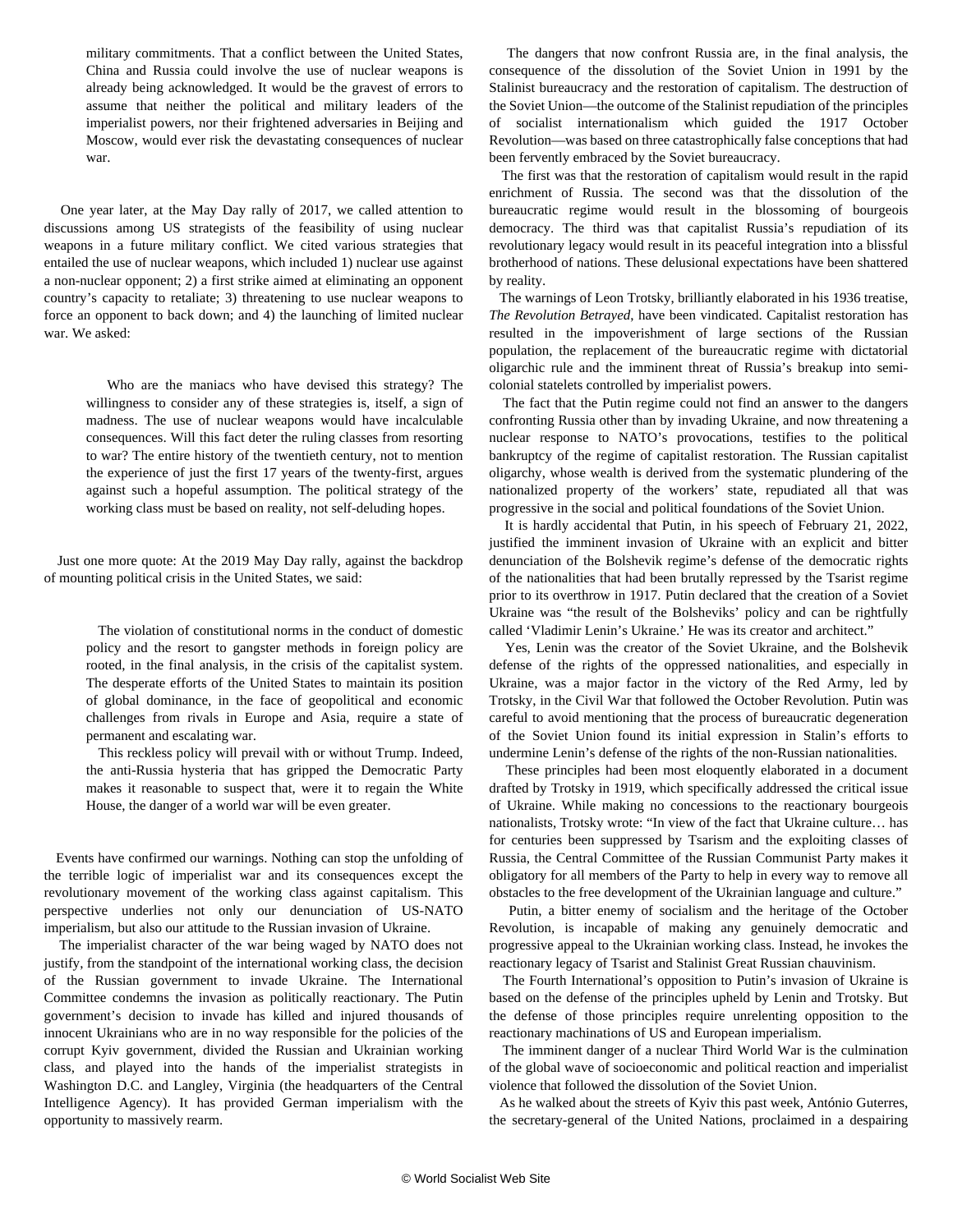tone that war in the 21st century is an "absurdity." If Mr. Guterres arrived at this philosophical insight only after visiting Ukraine, one must wonder where he has been hiding during the last 22 years. This still young century has not known a moment's peace. In fact, the last 30 years have witnessed the unending and uncontrollable rampage of imperialist violence, whose principal instigators have been the residents of the White House.

 Guterres' comment exemplifies the separation of the war in Ukraine from all that preceded it. It is as if the American and NATO wars of the last three decades had never happened. The violence and loss of life in Ukraine are being presented in the mass media as a horror without modern precedent. The crimes committed by the Russians are, it is claimed, of a character so extreme that they can be compared only to the atrocities of the Nazis. The invasion of Ukraine has been proclaimed an act of genocide, requiring nothing less than the establishment of a war crimes tribunal and the prosecution of Vladimir Putin. The allegations of genocide have been invoked by President Biden to justify the call for Putin's removal—that is, for regime change in Russia.

 Moreover, the propaganda campaign against Russia has been extended to criminalize the Russian people. Russian writers, musicians, athletes, scientists and even the world historic achievements of Russian culture have been targeted for collective punishment. This vicious attack is aimed at promoting blind hatred of Russia, to create the crazed environment necessary for all-out war. This is a well-known tactic of propaganda, which in its modern form is the product of World War I. Its purpose, as described by historian Robert Haswell Lutz as far back as 1933, is "the creation of new desires, group hypnosis, isolation of counter-propaganda, saturation of the public with selected and biased information."

 The development of these techniques has been perfected in the United States, and its most effective use was the Bush administration's claim in 2002–2003, entirely concocted, that Iraq possessed "weapons of mass destruction." The effectiveness of this campaign, as the *Columbia Journalism Review* explained in 2003, "was largely dependent on a compliant press that uncritically repeated every fraudulent administration claim about the threat posed to America by Saddam Hussein."

 Even if all the specific crimes attributed to the Russian military were true—and there has, as yet, been no credible substantiation of the allegations, such as the Bucha atrocity—they do not even begin to approach the dimensions of documented crimes committed by the United States in the course of the wars it has waged over the last 30 years.

 The United States has, since 1991, bombed or invaded Iraq, Somalia, Serbia, Afghanistan, Libya, Syria and Sudan. This is not a complete list, but the total number of deaths resulting from these invasions comes to several million people.

 The American media plays around with allegations of "genocide" as a means of blackguarding the targets of US imperialism and, in the process, trivializing the real meaning of the word. But if the word is to be used, it can be applied to the consequences of American interventions in the Middle East and Central Asia in just the last three decades. Biden denounces Putin as a war criminal who should be hauled before the tribunal at the Hague. Perhaps so. But based on the documented record of crimes committed by the United States, there are many American presidents and high state officials who should stand on the dock alongside Putin.

 The claim that NATO's war against Russia is a response to unprovoked aggression against Ukraine is not the only fiction. In his latest remarks at the White House this past Thursday, Biden declared that he was asking Congress to allocate another \$33 billion "to support Ukraine in its fight for freedom." But this is how the US Department of State described the state of "freedom" in Ukraine in its 2020 report:

Significant human rights issues included: unlawful or arbitrary

killing; torture and cases of cruel, inhuman, or degrading treatment or punishment of detainees by law enforcement personnel; harsh and life-threatening conditions in prisons and detention centers; arbitrary arrest or detention; serious problems with the independence of the judiciary…

 The report also noted "serious acts of corruption; lack of investigation of and accountability for violence against women; violence or threats of violence motivated by anti-Semitism; crimes involving violence or threats of violence targeting persons with disabilities, members of ethnic minority groups, and lesbian, gay, bisexual, transgender, or intersex persons; and the existence of the worst forms of child labor."

 The Ukraine government, the report complained, "failed to take adequate steps to prosecute or punish most officials who committed abuses, resulting in a climate of impunity. Human rights groups and the United Nations noted significant deficiencies in investigations into alleged human rights abuses committed by government security forces."

 The Ukrainian government has banned the Communist Party and many other political organizations, and has also passed laws aimed at suppressing the use of the Russian language.

 These "deficiencies" are no longer reported by the media, which is now glorifying Ukraine's "fledgling democracy" and its president, Volodymyr Zelensky. But only recently, the International Monetary Fund and western banks, while imposing a drastic regime of financial austerity on Ukraine, were bitterly denouncing Zelensky as the leader of a government embedded in corruption. Biden, who is unrestrained in his denunciation of Russian oligarchs, maintains a respectful silence on their counterparts in Ukraine, even though it is a well-known fact that a handful of billionaires control the impoverished country's economy.

 But of all the lies and false narratives employed to legitimize NATO's use of Ukraine as a proxy in the war against Russia, the most insidious and politically revealing are those that cover up the sordid history of fascistic nationalism in Ukraine, which carried out the mass murder of Poles and Jews during World War II.

 The media is silent on the elevation of Stepan Bandera, the mass murderer who led the Organization of Ukrainian Nationalists (OUN) during World War II, to the status of a cult-like figure. The glorification of Bandera and the members of the OUN and its armed wing, the Ukrainian Insurgent Army, as national heroes began with the accession of Viktor Yushchenko to the presidency after the Orange Revolution. After 2014, it became a crime to denigrate these fascistic and rabidly anti-Semitic heroes of genocidal nationalism.

 The falsification of history has served as the essential ideological foundation for the legitimization of armed fascist units in the present-day Ukrainian military, of which the Azov Battalion is the most notorious element. The Azov Battalion has played a central role in the bloody civil war in Eastern Ukraine that has claimed since 2014 more than 14,000 lives. Its influence is not confined to Ukraine. As explained by one expert who has studied Azov's activities, "It's a movement that has served and will continue to serve as a model and inspiration for other far-right movements around the world. Its two-faced embrace of violence and its ambitions to be part of an increasingly powerful transnational far right make it a threat beyond Ukraine's borders."

 In alliance with such reactionary forces, US imperialism and its NATO allies are bringing the world to the brink of a nuclear catastrophe. The Biden administration is acting with a level of recklessness that borders on criminally insane behavior. Throughout the Cold War, it was accepted as indisputably true that an armed conflict between the United States and the Soviet Union had the potential to escalate into a devastating nuclear exchange and, therefore, had to be avoided. During the 1962 Cuban missile crisis, the overriding fear of President Kennedy was that a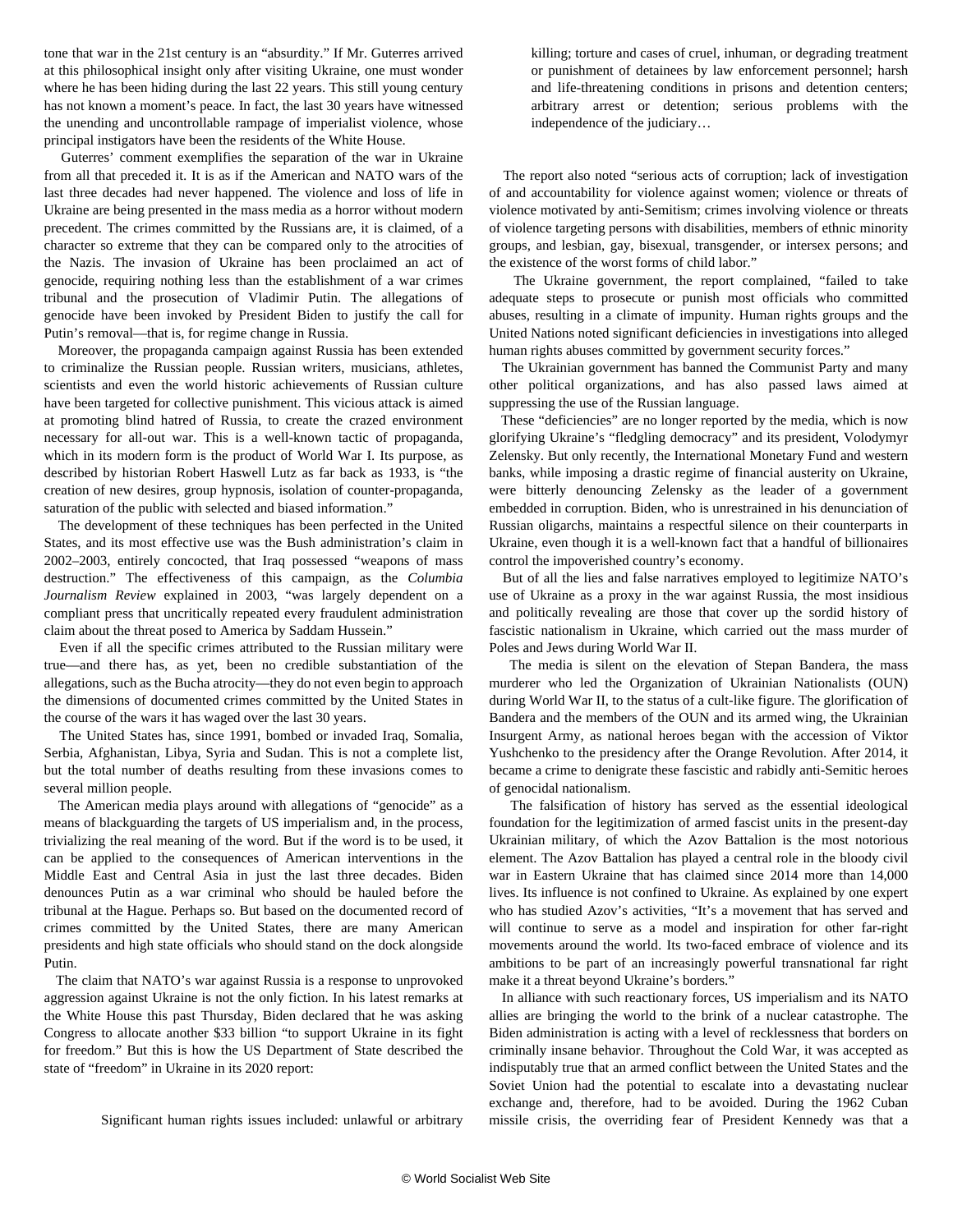misreading of the adversary's intentions by leaders in Washington and Moscow could lead to a nuclear war. The Biden administration, not to mention its counterparts in London and Berlin, appears totally indifferent to that danger.

 The comments made by Biden are marked by obvious contradictions. Only several weeks ago Biden stated that a military confrontation between the United States and Russia could lead to World War III. But now he is pouring weapons into Ukraine and multiplying the likelihood of direct conflict. It is not difficult to imagine a scenario in which Putin will feel compelled, based on political and military considerations, to directly attack countries that are supplying lethal weapons to Ukraine for use against Russian soldiers. How will the Biden administration respond if Russia retaliates against a NATO country and, as could well happen, strikes American forces in the process?

 On the one hand, Biden dismisses Putin's threats to utilize nuclear weapons as merely expressions of desperation. But it is precisely a sense of desperation that increases the danger of a resort to nuclear weapons. This, however, does not seem to worry Biden. When he was directly asked whether he was concerned that Putin may act on the belief that Russia is at war with the United States, Biden shrugged the question off with the reply, "We are prepared for whatever they do."

 This can only mean that the United States recognizes that the war between NATO and Russia has the potential to escalate to nuclear war. But neither Biden nor any other leader of the NATO countries has clearly acknowledged this danger or stated publicly what the consequences of a nuclear war would be.

 This deliberate concealment of the potentially disastrous consequences of the US-NATO war against Russia is a crime of historically monumental proportions.

 There is a general inclination to underestimate, if not dismiss, the danger of war. Most people tend to assume that because the consequences of nuclear war are so horrific, only the insane would allow it to happen. "Reason" must prevail in the end.

 But the entire history of the 20th century and of the first two decades of the 21st testifies against such self-reassuring complacency. World Wars I and II, with their tens of millions of victims, happened. The outbreak of war is not a product of the insanity of individuals, but of the lethal contradictions of capitalism.

 UN Secretary-General Guterres says that war in the 21st century is an absurdity. But this "absurdity" is indissolubly linked to a host of other "absurdities": the absurdity of class society, the absurdity of private ownership of the means of production, the absurdity of the concentration of unfathomable wealth in an infinitesimal percentage of the world's population while billions of people live in grinding poverty and face starvation, the absurdity of the systematic destruction of the planet's ecology, and the greatest absurdity of all—the tribal division of humanity into nation-states that foment endless and unnecessary conflicts that serve only the interests of the corporate-financial oligarchy that rules over society.

 Is it not "absurd" that the most powerful governments in the world have refused to take well-known and necessary public health measures to eradicate the SARS-CoV-2 virus that has claimed approximately 20 million lives, and that they believe that the solution to the pandemic consists of simply ignoring it?

 But the same leaders who have presided over the disastrous response to the pandemic are now making the decisions that are leading to World War III.

 In their private discussions, President Biden, Prime Minister Johnson, President Macron, Chancellor Scholz and, for that matter, President Putin acknowledge among themselves that a world war would lead to a societal catastrophe. But in the 20th century, those who led their countries into World Wars I and II also feared the consequences of the global conflict.

Even Hitler understood that his actions could lead to disaster. But that did not stop them. In the end, they concluded that war offered the only way out of a complex of intractable political and socioeconomic crises.

 This is the situation that exists today. The world capitalist system is afflicted by a complex of social, economic and political contradictions for which there exist no peaceful solutions. The United States, the explosive epicenter of the world capitalist maelstrom, confronts simultaneously the loss of its hegemonic global position, the intractable deterioration of its economy, and the far-advanced breakdown of its domestic political institutions and social equilibrium.

 Frightened by the looming danger of an economic crash and terrified by the signs of a growing social radicalization of the working class, the ruling class sees war as a means of projecting internal tensions outward, of artificially "unifying" a profoundly divided country by hurling it into war.

 But the resort to war will intensify the crisis in the United States and all over the world. Already the effects of the war are being felt in inflation and the life-threatening curtailment of food and other necessities of life. These conditions have provoked mass strikes and demonstrations.

 The contradictions that threaten world war also create conditions for world socialist revolution. The challenge that confronts the working class is this: to strengthen and accelerate the objective tendencies that lead to revolution, while undermining and weakening those that lead to world war.

 The basis for the struggle against war is the movement of the working class. That is the great social force that has the power to stop war, put an end to capitalism, tear down national borders and build a world socialist society.

 The International Committee of the Fourth International and its affiliated Socialist Equality parties and groups reject all chauvinist calls for the defense of the national state. We uphold the internationalist principles of Leon Trotsky, who wrote in 1934:

 A "socialist" who preaches national defense is a petty-bourgeois reactionary at the service of decaying capitalism. Not to bind itself to the national state in time of war, to follow not the war map but the map of the class struggle, is possible only for that party that has already declared irreconcilable war on the national state in time of peace.

 Only by realizing fully the objectively reactionary role of the imperialist state can the proletarian vanguard become invulnerable to all types of social patriotism. This means that a real break with the ideology and policy of "national defense" is possible only from the standpoint of the *international proletarian revolution*.

 Therefore, the central task is the mobilization of the international working class against the imperialist drive to war. The reckless escalation must be stopped. The strength of the working class must be mobilized to bring about the end of the war in Ukraine.

 The International Committee makes a special appeal to the courageous and class-conscious workers of Russia and Ukraine. Repudiate the reactionary policies of your bourgeois governments. Reject the entire project of capitalist restoration, which has led to this terrible war.

 Return to the traditions of the Marxism and Bolshevism which once inspired the working people of your countries. We know that those traditions still live in the consciousness of the masses and are certain that they will reemerge in collective action.

 The international working class must declare war on imperialist war. The most critical of all political tasks is the building of the Fourth International as the World Party of Socialist Revolution. We call on all those who agree with this perspective and are ready to take up this fight to